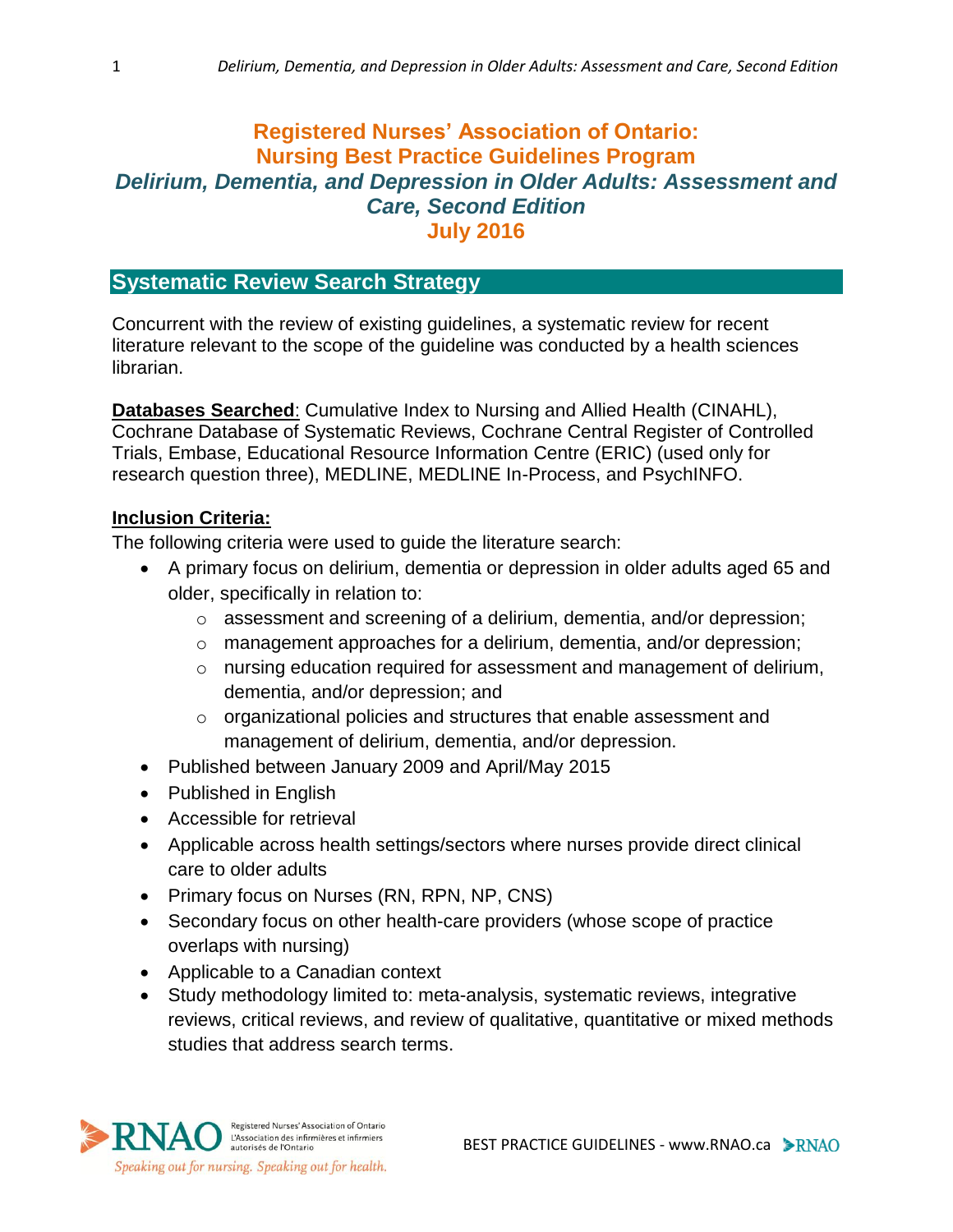## **Exclusion Criteria:**

The following criteria were used to exclude literature from the search:

- Topic not related to delirium, dementia, or depression and articles not related specifically to one of these (e.g., cognitive impairment, mild cognitive impairment, etc.)
- Dissertations, commentaries, narrative, discussion papers, single qualitative or quantitative studies
- 1-2 pagers
- Non-English studies
- Unpublished (grey literature)
- No lab studies in any type of animal
- Articles related to building or validating assessment/screening tools
- Articles with a specific focus on effectiveness of certain pharmacologic interventions
- Articles with a specific focus on effectiveness of particular clinical diagnostic tests
- Articles with a broad range in sample age (e.g., 18-80 year olds)
- Articles focused on longer term strategies (e.g. for chronic, stable conditions)

## **Search Terms**

Below are condensed search strategies used for each research question in MEDLINE. Comparable terms were used in all other databases searched.

#### **Question 1**: What are the most effective ways for nurses to screen or assess older adults for delirium, dementia, and/or depression?

| Population                                                                                                                                                                                                                                                                                                                                                   | Condition                                                                                                                                                                                                                                                                                                     | Assessment                                                                                                                                                                                                                                                                                                                                                                            | Limits                                                                                                                                                             |
|--------------------------------------------------------------------------------------------------------------------------------------------------------------------------------------------------------------------------------------------------------------------------------------------------------------------------------------------------------------|---------------------------------------------------------------------------------------------------------------------------------------------------------------------------------------------------------------------------------------------------------------------------------------------------------------|---------------------------------------------------------------------------------------------------------------------------------------------------------------------------------------------------------------------------------------------------------------------------------------------------------------------------------------------------------------------------------------|--------------------------------------------------------------------------------------------------------------------------------------------------------------------|
| Older adults aged<br>65 and older with<br>delirium, dementia,<br>and/or depression.<br>All sectors where<br>nurses provide<br>direct care, such as:<br>primary care,<br>emergency, acute<br>care, home care<br>(Community<br>dwelling) ALC<br>(alternative level of<br>care)/ complex<br>continuing care,<br>long-term care)<br>Nurses (RN, RPN,<br>NP, CNS) | Delirium<br>$\bullet$<br>Dementia<br>$\bullet$<br>Alzheimer<br>$\bullet$<br><b>Disease</b><br>Vascular<br>$\bullet$<br>Dementia<br>Lewy Body<br>٠<br><b>Disease</b><br>Depression<br>$\bullet$<br>Depressive<br><b>Disorder</b><br>Delirium,<br>$\bullet$<br>dementia,<br>amnestic,<br>cognitive<br>disorders | Outcome and<br>$\bullet$<br>process assessment<br>Patient outcome<br>assessment<br>Needs assessment<br>Geriatric<br>$\bullet$<br>assessment<br>Nursing assessment<br>$\bullet$<br>Self-assessment<br>Risk assessment<br>Symptom<br>assessment<br>Assess<br>Screen<br>Evaluate<br>Measure<br>$\bullet$<br>Nursing diagnosis<br>$\bullet$<br><b>Risk factors</b><br>٠<br>Mass screening | Meta-analyses or<br>$\bullet$<br>scientific integrity<br>review or systematic<br>review<br>Not animals<br>٠<br>Age 65 and over<br>٠<br>English<br>٠<br>2009 - 2015 |

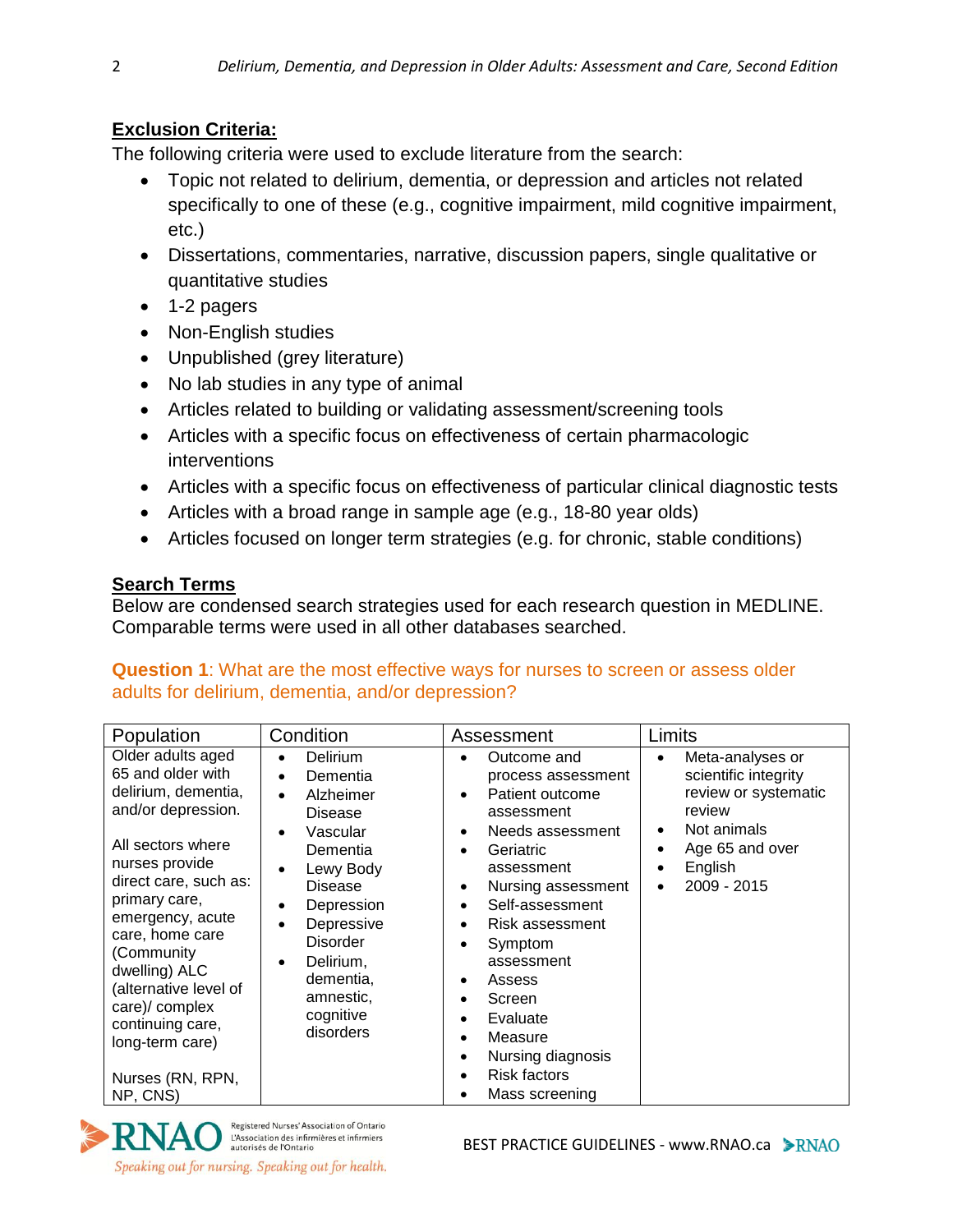**Question 2**: What are the most effective approaches for management of older adults with delirium, dementia, and/or depression?

| Population                                                                                                                                                                                                                                                                                                                                                                   | Condition                                                                                                                                                                                                                                          | Intervention                                                                                                                                                                                                                                                                                                                                                                        | Limits                                                                                                                                                   |
|------------------------------------------------------------------------------------------------------------------------------------------------------------------------------------------------------------------------------------------------------------------------------------------------------------------------------------------------------------------------------|----------------------------------------------------------------------------------------------------------------------------------------------------------------------------------------------------------------------------------------------------|-------------------------------------------------------------------------------------------------------------------------------------------------------------------------------------------------------------------------------------------------------------------------------------------------------------------------------------------------------------------------------------|----------------------------------------------------------------------------------------------------------------------------------------------------------|
| Older adults aged<br>65 and older with<br>delirium, dementia,<br>and/or depression.<br>(in all sectors where<br>nurses provide<br>direct, clinical care,<br>such as: primary<br>care, emergency,<br>acute care, home<br>care (Community<br>dwelling)<br>ALC (alternative<br>level of<br>care)/complex<br>continuing care,<br>long-term care)<br>Nurses (RN, RPN,<br>NP, CNS) | Delirium<br>Dementia<br>$\bullet$<br>Alzheimer<br>Disease<br>Vascular<br>$\bullet$<br>Dementia<br>Lewy Body<br><b>Disease</b><br>Depression<br>Depressive<br><b>Disorder</b><br>Delirium,<br>٠<br>dementia,<br>amnestic,<br>cognitive<br>disorders | Patient care<br>management<br>Patient care<br>planning<br><b>Therapeutics</b><br>٠<br>Early medical<br>intervention<br><b>Disease</b><br>management<br>Patient education as<br>topic<br>Manage<br>٠<br><b>Plan</b><br>$\bullet$<br>Therapy<br>$\bullet$<br>Intervention<br>$\bullet$<br>Treatment<br>Patient education<br>$\bullet$<br>Client education<br>Caregiver education<br>٠ | Meta-analyses or<br>$\bullet$<br>scientific integrity<br>review or systematic<br>review<br>Not animals<br>٠<br>Age 65 and over<br>English<br>2009 - 2015 |

**Question 3**: What education and training strategies (taught in basic curricula, advanced practice education or ongoing professional development programs) do nurses need to be effective during the assessment and management of older adults with delirium, dementia, and/or depression?

| Population                                                                                                                                                                                                                                                                                                | Condition                                                                                                                                                                                                                                                   | Education                                                                                                                                                                                                                                                                                                                                                                                                                                                                              | Limits                                                                                                                                                        |
|-----------------------------------------------------------------------------------------------------------------------------------------------------------------------------------------------------------------------------------------------------------------------------------------------------------|-------------------------------------------------------------------------------------------------------------------------------------------------------------------------------------------------------------------------------------------------------------|----------------------------------------------------------------------------------------------------------------------------------------------------------------------------------------------------------------------------------------------------------------------------------------------------------------------------------------------------------------------------------------------------------------------------------------------------------------------------------------|---------------------------------------------------------------------------------------------------------------------------------------------------------------|
| Nurses and nursing<br>students providing<br>direct clinical care<br>to older adults with<br>delirium, dementia<br>and depression<br>Nurse educators,<br>professors<br>Nurses: RN, RPN,<br>NP, CNS<br>Secondary (other<br>health-care<br>providers whose<br>scope of practice<br>overlaps with<br>nursing) | <b>Delirium</b><br>$\bullet$<br>Dementia<br>$\bullet$<br>Alzheimer<br><b>Disease</b><br>Vascular<br>Dementia<br>Lewy Body<br><b>Disease</b><br>Depression<br>Depressive<br><b>Disorder</b><br>Delirium,<br>dementia,<br>amnestic,<br>cognitive<br>disorders | Education<br>٠<br>Professional<br>$\bullet$<br>education<br>Continuing<br>$\bullet$<br>education<br>Nursing education<br>$\bullet$<br>Professional<br>$\bullet$<br>retraining education<br>Distance education<br>$\bullet$<br>Education<br>$\bullet$<br>department<br>Public health<br>$\bullet$<br>professional<br>education<br>Teaching hospitals<br>$\bullet$<br>Clinical clerkship<br>$\bullet$<br>In-service training<br>٠<br>Staff development<br>٠<br>Preceptorship<br>Teaching | Meta-analyses or<br>٠<br>scientific integrity<br>review or systematic<br>review<br>Not animals<br>$\bullet$<br>Age 65 and over<br>٠<br>English<br>2009 - 2015 |